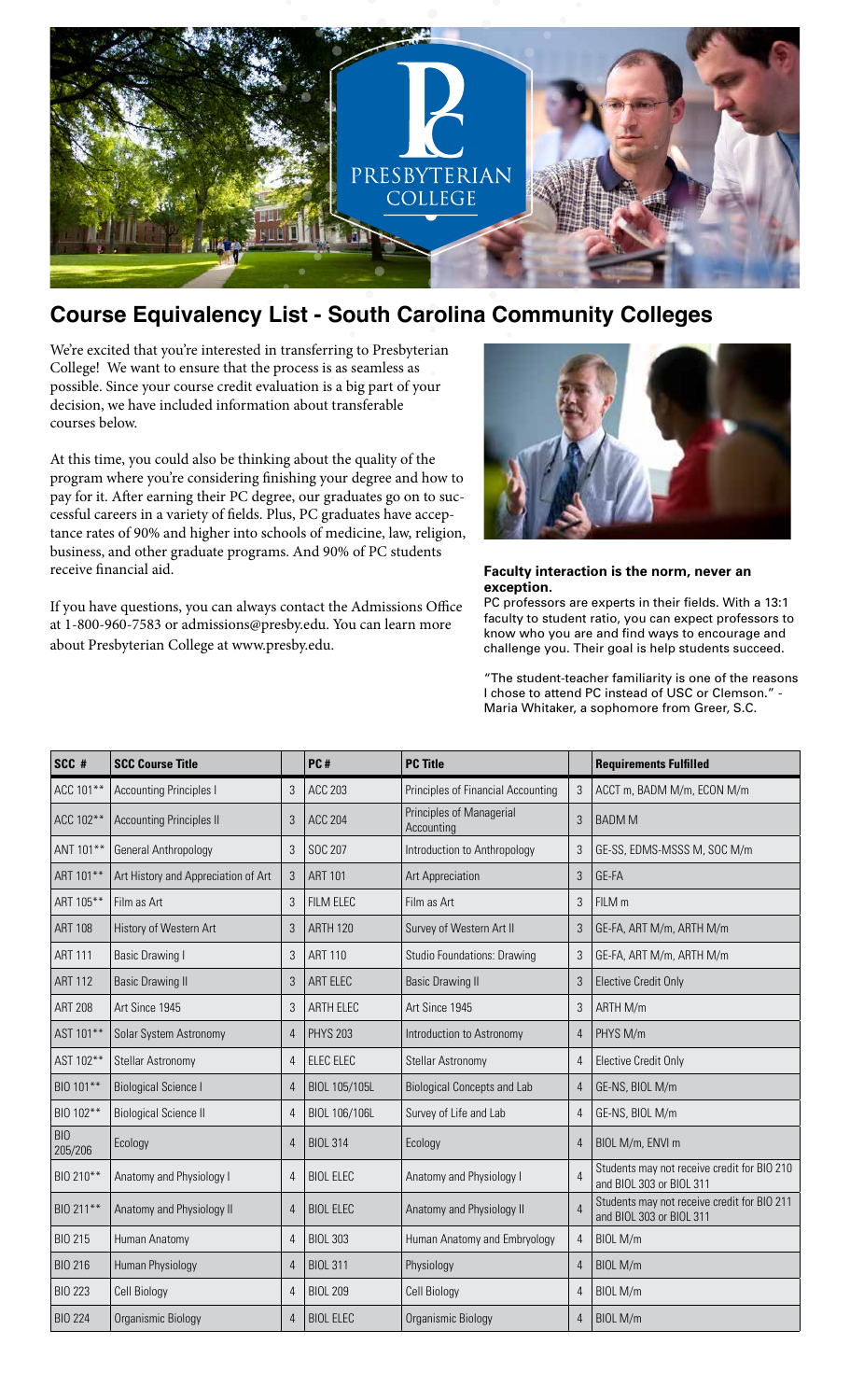| BIO 225**              | Microbiology                                        | $\overline{4}$                   | <b>BIOL 306</b>                      | Microbiology                                               | 4              | BIOL M/m                                                                                                                                                           |
|------------------------|-----------------------------------------------------|----------------------------------|--------------------------------------|------------------------------------------------------------|----------------|--------------------------------------------------------------------------------------------------------------------------------------------------------------------|
| <b>BIO 238</b>         | Musculoskeletal System Anatomy                      | $\mathfrak{B}$                   | <b>BIOL ELEC</b>                     | Musculoskeletal System Anatomy                             | 3              | BIOL M/m                                                                                                                                                           |
| <b>BIO 240</b>         | Nutrition                                           | $\mathfrak{Z}$                   | ELEC ELEC                            | Nutrition                                                  | 3              | <b>Elective Credit Only</b>                                                                                                                                        |
| <b>BIO 295</b>         | <b>General Histology</b>                            | 3                                | <b>BIOL ELEC</b>                     | <b>General Histology</b>                                   | 3              | BIOL M/m                                                                                                                                                           |
| <b>CHM 105</b>         | General, Organic and Biochemistry                   | $\overline{4}$                   | <b>CHEM 100</b>                      | Chemistry: A Human Experience                              | $\overline{4}$ | GE-NS                                                                                                                                                              |
| <b>CHM</b><br>$110***$ | College Chemistry I                                 | $\overline{4}$                   | CHEM 101/101L                        | General Chemistry I & Laboratory                           | $\overline{4}$ | GE-NS, BIOL M, CHEM M/m, PHYS M                                                                                                                                    |
| <b>CHM</b><br>$111***$ | <b>College Chemistry II</b>                         | $\overline{4}$                   | CHEM 102/102L                        | General Chemistry II & Laboratory                          | $\overline{4}$ | GE-NS, BIOL M, CHEM M/m, PHYS M                                                                                                                                    |
| <b>CHM</b><br>$112***$ | College Chemistry II                                | $\overline{4}$                   | CHEM 102/102L                        | General Chemistry II & Laboratory                          | $\overline{4}$ | GE-NS, BIOL M, CHEM M/m, PHYS M;<br>Students must complete American Chemical<br>Society General Chemistry Exam with a<br>grade of 70% or higher to receive credit. |
| <b>CHM</b><br>$211***$ | Organic Chemistry I                                 | 4                                | CHEM 221/221L                        | Organic Chemistry   & Laboratory                           | 4              | GE-NS, BIOL M, CHEM M/m, PHYS M                                                                                                                                    |
| <b>CHM</b><br>$212***$ | Organic Chemistry II                                | $\overline{4}$                   | CHEM 221/221L                        | Organic Chemistry II & Laboratory                          | $\overline{4}$ | GE-NS, BIOL M, CHEM M/m, PHYS M                                                                                                                                    |
| <b>CHM</b><br>213/214  | Biochemistry & Lab                                  | 4                                | CHEM 307/307L                        | Biochemistry I & Lab                                       | $\overline{4}$ | <b>BCHE M</b>                                                                                                                                                      |
| <b>CPT 101</b>         | Introduction to Computers                           | $\mathfrak{Z}$                   | <b>CSC 201</b>                       | Introduction to Microcomputers                             | 3              | CSC <sub>m</sub>                                                                                                                                                   |
| ECO 210**              | Macroeconomics                                      | 3                                | <b>ECON 201</b>                      | Principles of Macroeconomics                               | 3              | GE-SS, BADM M/m, ECON M/m                                                                                                                                          |
| ECO 211**              | Microeconomics                                      | $\mathfrak{Z}$                   | <b>ECON 202</b>                      | Principles of Microeconomics                               | 3              | GE-SS, BADM M/m, ECON M/m, PRLW m                                                                                                                                  |
| <b>EDU 230</b>         | Schools in Communities                              | $\overline{4}$                   | <b>EDUC 201</b>                      | Introduction to Education                                  | 4              | GE-SS, EDUC M/m                                                                                                                                                    |
| <b>EDU 241</b>         | Meeting the Needs of Diverse<br>Learners            | $\mathfrak{Z}$                   | <b>EDUC 371</b>                      | Meeting the Needs of All Learners                          | 3              | EDUC M/m                                                                                                                                                           |
| ENG 101**              | <b>English Composition I</b>                        | 3                                | <b>ENGL 110</b>                      | Composition and World Literature I                         | 3              | GE-EN, CRWR m, ENGL M/m                                                                                                                                            |
| ENG 102**              | <b>English Composition II</b>                       | 3                                | <b>ENGL 111</b>                      | <b>Composition and World Literature</b><br>$\mathsf{II}$   | 3              | GE-EN, CRWR m, ENGL M/m                                                                                                                                            |
| <b>ENG 110</b>         | <b>Rhetoric and Advanced</b><br>Composition         | $\mathfrak{Z}$                   | <b>ENGL 332</b>                      | <b>Advanced Writing</b>                                    | 3              | CRWR m, ENGL M/m, PRLW m                                                                                                                                           |
| ENG 201**              | American Literature I                               | $\sqrt{3}$                       | <b>ENGL 206</b>                      | Survey of American Literature I                            | 3              | EDMS-MSLA M, ENGL M/m                                                                                                                                              |
| ENG 202**              | American Literature II                              | 3                                | <b>ENGL 207</b>                      | Survey of American Literature II                           | 3              | EDMS-MSLA M, ENGL M/m                                                                                                                                              |
| ENG 203**              | American Literature Survey                          | 3                                | <b>ENGL 206</b>                      | Survey of American Literature I                            | 3              | EDMS-MSLA M, ENGL M/m                                                                                                                                              |
| ENG 205**              | English Literature I                                | 3                                | <b>ENGL 201</b>                      | Survey of British Literature I                             | 3              | EDMS-MSLA M, ENGL M/m, INTL M/m                                                                                                                                    |
| ENG 206**              | English Literature II                               | $\mathfrak{Z}$                   | <b>ENGL 202</b>                      | Survey of British Literature II                            | 3              | EDMS-MSLA M, ENGL M/m, INTL M/m                                                                                                                                    |
| ENG 208**              | World Literature I                                  | $\mathfrak{Z}$                   | <b>ENGL 203</b>                      | Survey of World Literature                                 | 3              | EDMS-MSLA M, ENGL M/m                                                                                                                                              |
| ENG 209**              | World Literature II                                 | $\mathfrak{Z}$                   | <b>ENGL ELEC</b>                     | <b>English Literature Elective</b>                         | 3              | ENGL M/m                                                                                                                                                           |
| ENG 214**              | Fiction                                             | $\mathfrak{Z}$                   | <b>ENGL ELEC</b>                     | Fiction                                                    | 3              | ENGL M/m                                                                                                                                                           |
|                        |                                                     |                                  |                                      |                                                            |                | ENGL M/m                                                                                                                                                           |
| ENG 218**<br>ENG 222** | Drama<br>Poetry                                     | $\mathfrak{Z}$<br>$\mathfrak{Z}$ | <b>ENGL ELEC</b><br><b>ENGL ELEC</b> | Drama<br>Poetry                                            | 3<br>3         | ENGL M/m                                                                                                                                                           |
| <b>ENG 228</b>         | Studies in Film Genre                               | 3                                | FILM ELEC                            | Studies in Film Genre                                      | 3              | FILM m                                                                                                                                                             |
| ENG 230**              | Women in Literature                                 | 3                                | <b>ENGL 322</b>                      | Women's Literature                                         | 3              | EDMS-MSLA M, ENGL M/m, ENGL-SED M,<br>WGST <sub>m</sub>                                                                                                            |
| <b>ENG 235</b>         | Southern Literature                                 | $\sqrt{3}$                       | <b>ENGL 314</b>                      | Southern Literature                                        | 3              | ENGL M/m, SOST m                                                                                                                                                   |
| ENG 236**              | African American Literature                         | 3                                | <b>ENGL 209</b>                      | African American Literature                                | 3              | AFST m, EDMS-MSLA M, ENGL M/m,<br>ENGL-SED M, SOST m                                                                                                               |
| <b>ENG 238</b>         | <b>Creative Writing</b>                             | $\mathfrak{Z}$                   | <b>ENGL ELEC</b>                     | <b>Creative Writing</b>                                    | 3              | CRWR m, ENGL M/m                                                                                                                                                   |
| ENG 260**              | <b>Advanced Technical Communication</b>             | $\mathfrak{Z}$                   | <b>ENGL ELEC</b>                     | Advanced Technical<br>Communication                        | 3              | <b>Elective Credit Only</b>                                                                                                                                        |
| <b>ENG 265</b>         | <b>Advanced Professional</b><br>Communications      | $\sqrt{3}$                       | <b>ENGL ELEC</b>                     | <b>Advanced Professional</b><br>Communication              | 3              | <b>Elective Credit Only</b>                                                                                                                                        |
| <b>ENG 299</b>         | Special Topics in English                           | 3                                | <b>ENGL ELEC</b>                     | Special Topics in English                                  | 3              | ENGL M/m                                                                                                                                                           |
| FRE 101**              | <b>Elementary French I</b>                          | $\overline{4}$                   | <b>FREN 101</b>                      | Elementary French I                                        | 4              | <b>Elective Credit Only</b>                                                                                                                                        |
| FRE 102**              | <b>Elementary French II</b>                         | 4                                | <b>FREN 102</b>                      | <b>Elementary French II</b>                                | $\overline{4}$ | GE-FL                                                                                                                                                              |
| FRE 201**              | Intermediate French I                               | 3                                | <b>FREN 201</b>                      | Intermediate French I                                      | 3              | GE-FL, FREN M/m                                                                                                                                                    |
| FRE 202**<br>GEO 101** | Intermediate French II<br>Introduction to Geography | 3<br>3                           | <b>FREN 202</b><br>GEO 301           | Intermediate French II<br>Geography of the Developed World | 3<br>3         | GE-IS, FREN M/m, INTL M/m<br>GE-SS, EDUC M/m                                                                                                                       |
| GEO 102**              | World Geography                                     | 3                                | GEO 301                              | Geography of the Developed World                           | 3              | GE-SS, EDUC M/m                                                                                                                                                    |
| GER 101**              | Elementary German I                                 | 4                                | <b>GERM 101</b>                      | Elementary German I                                        | $\overline{4}$ | <b>Elective Credit Only</b>                                                                                                                                        |
| GER 102**              | Elementary German II                                | $\overline{4}$                   | <b>GERM 102</b>                      | Elementary German II                                       | 4              | GE-FL                                                                                                                                                              |
| <b>GER 201</b>         | Intermediate German I                               | 3                                | <b>GERM 201</b>                      | Intermediate German I                                      | 3              | GE-FL, GERM m                                                                                                                                                      |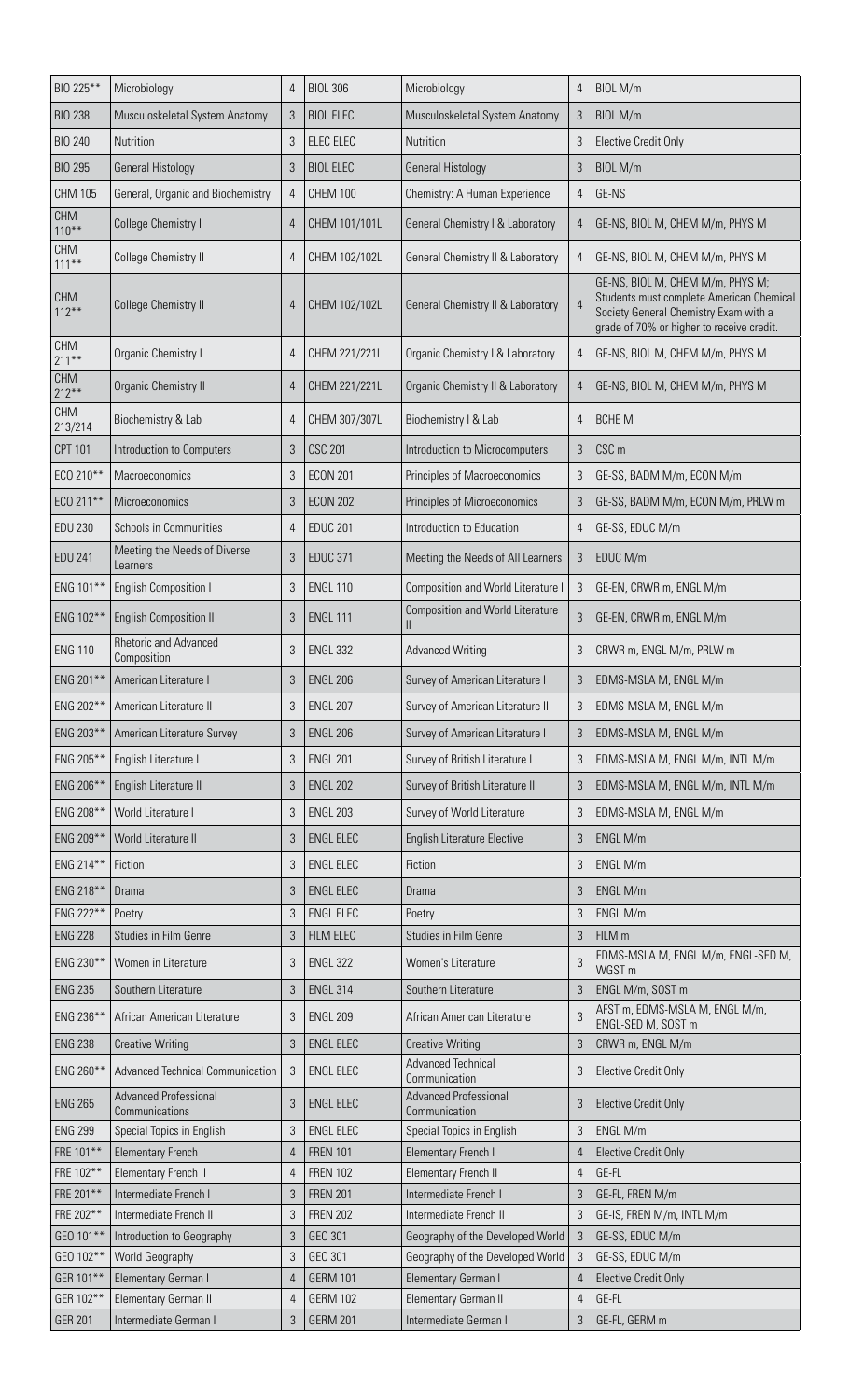| <b>GER 202</b>         | Intermediate German II                            | 3              | <b>GERM 202</b>  | Intermediate German II                            | 3              | GE-IS, GERM m, INTL M/m                                                        |
|------------------------|---------------------------------------------------|----------------|------------------|---------------------------------------------------|----------------|--------------------------------------------------------------------------------|
| HIS 101**              | Western Civilization to 1689                      | 3              | <b>HIST 1100</b> | Rise of World Cultures and Ideas                  | 3              | GE-HI                                                                          |
| HIS 102**              | <b>Western Civilization Post 1689</b>             | 3              | <b>HIST 1101</b> | Introduction to the Modern World                  | 3              | GE-HI                                                                          |
| <b>HIS 104</b>         | World History I                                   | $\mathfrak{Z}$ | <b>HIST 1100</b> | Rise of World Cultures and Ideas                  | 3              | GE-HI                                                                          |
| <b>HIS 105</b>         | World History II                                  | $\mathfrak{Z}$ | <b>HIST 1101</b> | Introduction to the Modern World                  | 3              | GE-HI                                                                          |
| <b>HIS 109</b>         | Introduction to Latin American<br>Civilization    | $\mathfrak{Z}$ | <b>HIST ELEC</b> | Introduction to Latin American<br>Civilization    | 3              | HIST M/m, LAST m                                                               |
| <b>HIS 112</b>         | Nonwestern Civilization                           | $\mathfrak{Z}$ | <b>HIST ELEC</b> | Nonwestern Civilization                           | 3              | HIST M/m                                                                       |
| <b>HIS 115</b>         | African American History                          | 3              | <b>HIST 3245</b> | <b>African American History</b>                   | 3              | GE-IS, AFST m, HIST M/m, SOST m                                                |
| HIS 201**              | American History Discovery to 1877                | $\mathfrak{Z}$ | <b>HIST 2200</b> | American History I                                | 3              | EDMS-MSSS M, HIST M/m                                                          |
| HIS 202**              | American History 1877 to Present                  | $\mathfrak{Z}$ | <b>HIST 2201</b> | American History II                               | 3              | EDMS-MSSS M, HIST M/m                                                          |
| <b>HSS 101</b>         | Introduction to Humanities                        | $\mathfrak{Z}$ | <b>ELEC ELEC</b> | Introduction to Humanities                        | 3              | <b>Elective Credit Only</b>                                                    |
| <b>HSS 111</b>         | Myth and Folklore of Hispanic/<br>Latino Cultures | $\mathfrak{Z}$ | <b>LAST ELEC</b> | Myth and Folklore of Hispanic/<br>Latino Cultures | 3              | LAST <sub>m</sub>                                                              |
| <b>HSS 205</b>         | <b>Technology and Society</b>                     | 3              | ELEC ELEC        | <b>Technology and Sociology</b>                   | 3              | <b>Elective Credit Only</b>                                                    |
| <b>HSS 299</b>         | Special Topics in Humanities                      | 3              | ELEC ELEC        | Special Topics in Humanities                      | $\sqrt{3}$     | <b>Elective Credit Only</b>                                                    |
| <b>HUS 101</b>         | Introduction to Human Services                    | 3              | ELEC ELEC        | Introduction to Human Services                    | 3              | <b>Elective Credit Only</b>                                                    |
| <b>IDS 101</b>         | Human Thought and Learning                        | $\sqrt{3}$     | ELEC ELEC        | Human Thought and Learning                        | 3              | <b>Elective Credit Only</b>                                                    |
| <b>IDS 104</b>         | <b>Career Exploration</b>                         | $\mathfrak{Z}$ | ELEC ELEC        | <b>Career Exploration</b>                         | 3              | <b>Elective Credit Only</b>                                                    |
| <b>MAT 103</b>         | Quantitative Reasoning                            | $\mathfrak{B}$ | <b>MATH ELEC</b> | Quantitative Reasoning                            | 3              | <b>Elective Credit Only</b>                                                    |
| MAT<br>$110***$        | College Algebra                                   | $\mathfrak{B}$ | <b>MATH 105</b>  | College Algebra                                   | 3              | <b>Elective Credit Only</b>                                                    |
| <b>MAT</b><br>$111***$ | <b>College Trigonometry</b>                       | 3              | <b>MATH 106</b>  | Trigonometry                                      | 3              | <b>Elective Credit Only</b>                                                    |
| MAT<br>$120***$        | Probability and Statistics                        | 3              | <b>MATH 210</b>  | <b>Applied Statistics</b>                         | 3              | GE-MA, BIOL M, EDMS-MSMA M, MATH<br>M/m, MATH-SED M                            |
| <b>MAT</b><br>$122***$ | <b>Finite College Mathematics</b>                 | 3              | <b>MATH 108</b>  | <b>Finite Mathematics</b>                         | 3              | <b>Elective Credit Only</b>                                                    |
| <b>MAT 123</b>         | <b>Contemporary College Mathematics</b>           | $\mathfrak{Z}$ | <b>MATH 110</b>  | <b>Mathematics for Liberal Arts</b>               | 3              | GE-MA                                                                          |
| <b>MAT</b><br>$130***$ | <b>Elementary Calculus</b>                        | 3              | <b>MATH 211</b>  | <b>Applied Calculus</b>                           | 3              | GE-MA                                                                          |
| <b>MAT 132</b>         | Discrete Math                                     | 3              | <b>MATH 208</b>  | <b>Discrete Mathematics</b>                       | 3              | GE-MA, EDMS-MSMA M, MATH M/m,<br>MATH-SED M                                    |
| <b>MAT</b><br>$140**$  | Analytical Geometry and Calculus I                | 4              | <b>MATH 201</b>  | <b>Calculus I and Analytic Geometry</b>           | $\overline{4}$ | GE-MA, BIOL M, CHEM M, ECON M,<br>EDMS-MSMA M, MATH M/m, MATH-SED<br>M, PHYS M |
| <b>MAT</b><br>$141***$ | Analytical Geometry and Calculus II               | 4              | <b>MATH 202</b>  | Calculus II                                       | $\overline{4}$ | GE-MA, CHEM M, EDMS-MSMA M, MATH<br>M/m, MATH-SED M, PHYS M                    |
| <b>MAT 211</b>         | Math for Elementary Education I                   | 3              | <b>MATH ELEC</b> | Math for Elementary Education I                   | 3              | <b>Elective Credit Only</b>                                                    |
| <b>MAT 212</b>         | Math for Elementary Education II                  | $\mathfrak{Z}$ | <b>MATH ELEC</b> | Math for Elementary Education II                  | 3              | <b>Elective Credit Only</b>                                                    |
| <b>MAT 215</b>         | Geometry                                          | 3              | <b>MATH 309</b>  | Modern College Geometry                           | 3              | GE-MA, EDMS-MSMA M, MATH M/m,<br>MATH-SED M                                    |
| <b>MAT 220</b>         | <b>Advanced Statistics</b>                        | $\mathfrak{Z}$ | MATH ELEC        | <b>Advanced Statistics</b>                        | 3              | GE-MA, MATH M/m                                                                |
| <b>MAT</b><br>$240***$ | Analytical Geometry and Calculus<br>III           | $\overline{4}$ | <b>MATH 301</b>  | Calculus III                                      | $\overline{4}$ | GE-MA, MATH M/m, MATH-SED M, PHYS<br>M                                         |
| <b>MAT</b><br>$242***$ | <b>Differential Equations</b>                     | 4              | <b>MATH 401</b>  | <b>Differential Equations</b>                     | 4              | GE-MA, MATH M/m, PHYS M/m                                                      |
| <b>MUS</b><br>$105***$ | Music Appreciation                                | 3              | <b>MUSC 102</b>  | <b>Music Appreciation</b>                         | 3              | GE-FA, MUSC m                                                                  |
| PHI 101**              | Introduction to Philosophy                        | 3              | <b>PHIL 201</b>  | Introduction to Philosophy                        | 3              | PHIL m, RELG M, R-CE M                                                         |
| PHI 105**              | Introduction to Logic                             | 3              | <b>PHIL 205</b>  | Logic                                             | 3              | PHIL m, PRLW m                                                                 |
| PHI 106**              | Logic II Inductive Reasoning                      | $\mathfrak{Z}$ | PHIL ELEC        | Logic II Inductive Reasoning                      | 3              | PHIL m                                                                         |
| PHI 110**              | <b>Ethics</b>                                     | 3              | <b>PHIL 203</b>  | Introduction to Ethics                            | 3              | MILS m, PHIL m, RELG M, R-CE M                                                 |
| PHI 115**              | <b>Contemporary Moral Issues</b>                  | $\mathfrak{Z}$ | PHIL ELEC        | <b>Contemporary Moral Issues</b>                  | 3              | PHIL m, RELG M, R-CE M                                                         |
| <b>PHS 101</b>         | Physical Science I                                | 4              | ELEC ELEC        | <b>Physical Science I</b>                         | 4              | <b>Elective Credit Only</b>                                                    |
| <b>PHS 102</b>         | Physical Science II                               | 4              | <b>ELEC ELEC</b> | Physical Science II                               | $\overline{4}$ | <b>Elective Credit Only</b>                                                    |
| PHY 201**              | Physics I                                         | $\overline{4}$ | PHYS 121/122L    | <b>General Physics I and Laboratory</b>           | $\overline{4}$ | GE-NS                                                                          |
| PHY 202**              | Physics II                                        | 4              | PHYS 122/122L    | General Physics II and Laboratory                 | $\overline{4}$ | GE-NS                                                                          |
| PHY 221**              | University Physics I                              | $\overline{4}$ | PHYS 214/214L    | Physics with Calculus I and<br>Laboratory         | $\overline{4}$ | GE-NS, PHYS M/m                                                                |
| PHY 222**              | University Physics II                             | 4              | PHYS 215/215L    | Physics with Calculus II and<br>Laboratory        | $\overline{4}$ | GE-NS, PHYS M/m                                                                |
| PHY 223**              | University Physics III                            | 4              | PHYS 216/216L    | Physics with Calculus III and<br>Laboratory       | 4              | GE-NS, PHYS M/m                                                                |
| <b>PSC 102</b>         | Special Topics in Political Science               | $\sqrt{3}$     | PLSC ELEC        | <b>Political Science Elective</b>                 | 3              | PLSC M/m                                                                       |
| PSC 201**              | American Government                               | 3              | <b>PLSC 202</b>  | Introduction to American<br>Government            | 3              | GE-SS, EDMS-MSSS M, HIST-SED-SST M,<br>MILS m, PLSC M/m                        |